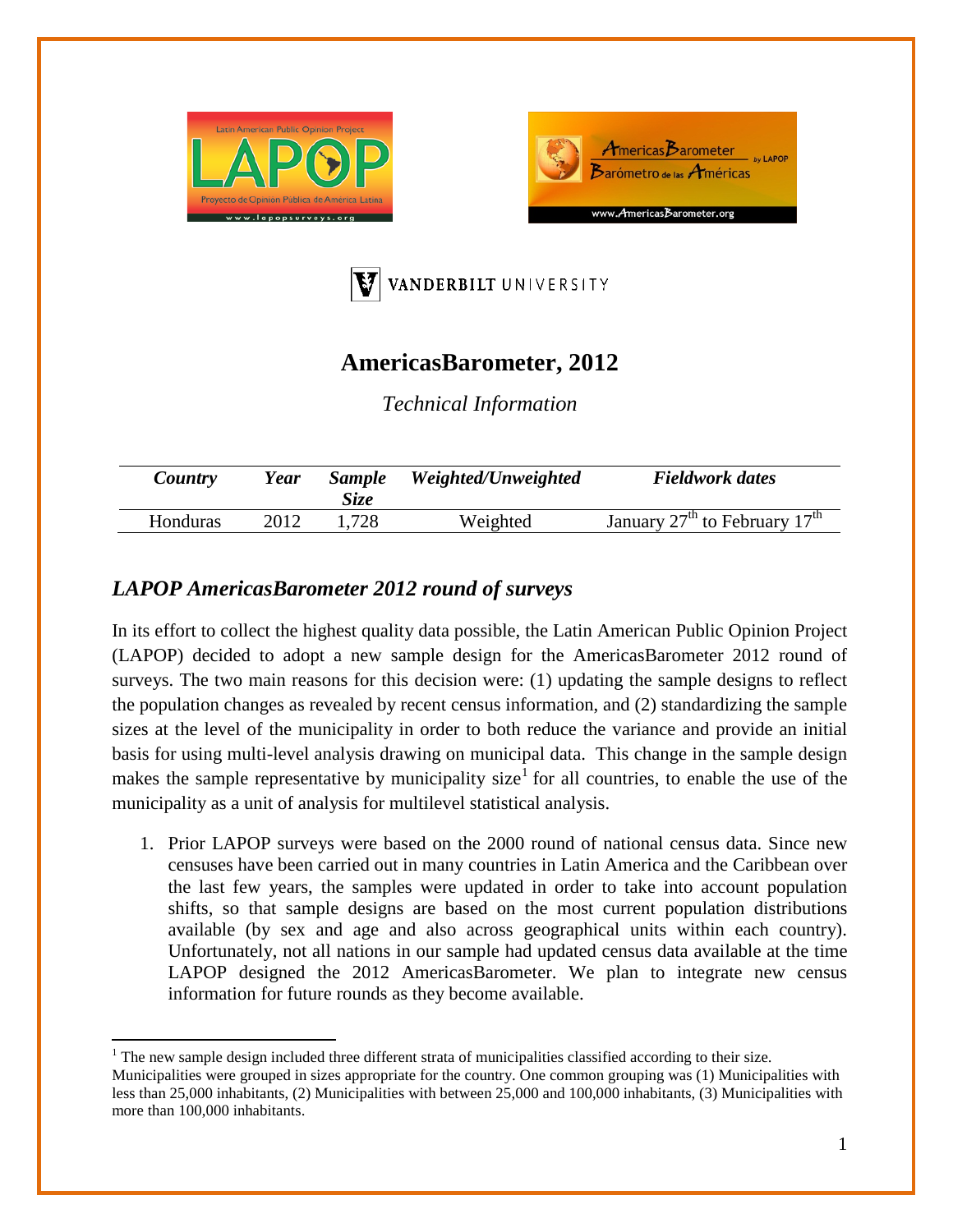2. With the objective of making it possible to perform subnational multi-level analyses and therefore assess the impact of both contextual and individual level characteristics at the subnational level, LAPOP adopted a new strategy for designing survey samples that allocate a somewhat larger number of cases to smaller municipalities within each country. Recent studies have demonstrated the importance of considering both the effects of municipal as well as regional characteristics on citizens' attitudes and behaviors; however, multilevel analyses are only feasible if a reasonable number of interviews are carried out in each municipality, and if those interviews are reasonably well distributed throughout each municipality. Prior LAPOP samples were  $PPS<sup>2</sup>$  $PPS<sup>2</sup>$  $PPS<sup>2</sup>$  adjusted to the municipal level, but this meant that some municipalities had a very small number of interviews, while others were quite large. A single large municipality, e.g., the capital of the country, could have drawn a very larger number of interviews. For the 2012 round, we continued to use PPS in the selection of the municipalities themselves, but established a target minimum sample size for each municipality of 12 respondents for larger countries and 24 respondents in smaller countries, in both cases divided into clusters of six respondents each. The clusters were distributed in direct proportion to the urban/rural breakdown of a given municipality<sup>[3](#page-1-0)</sup>. Thus, by increasing the number of interviews per municipality in the smallest municipalities, LAPOP seeks to facilitate investigating subnational patterns using multilevel modeling techniques. For the larger municipalities, we also retained the PPS approach, but would often subdivide the large cities into districts (or equivalent units) whenever possible so that a large city might have 4 or even 6 PSUs. Our rationale there was to treat the district as a unit for the purposes of calculating the intra-class correlations (rho statistic). The largest gains from this new sample design will come in subsequent rounds of surveys, as aggregated data across time will provide users with larger municipal sample sizes. The 2012 round established the basis for collecting useful data at the municipal level that can be merged with future round of surveys using the same sample design.

Simulations were carried out using the 2010 data set in order to determine the impact of revising the sample designs. Those simulations demonstrated the efficacy of the new design proposal, but required some modification for the largest countries in the sample. At the same time, the 2012 round sample design continue to utilize the very same strata as in prior years in order to maintain the reporting continuity of prior studies.

The remaining pages of this technical note describe the sample design of the AmericasBarometer 2012 survey in Honduras.

<sup>2</sup> Probability Proportional to Size

<span id="page-1-0"></span><sup>&</sup>lt;sup>3</sup> It should be noted that in some countries particular circumstances forced some deviation from this norm of 12 and 24 respondents per municipality. Users of the database should examine the variable PSU included in the UNWEIGHTED dataset to find sample sizes per municipality (or subunits of municipalities when the population size of the municipality was very large).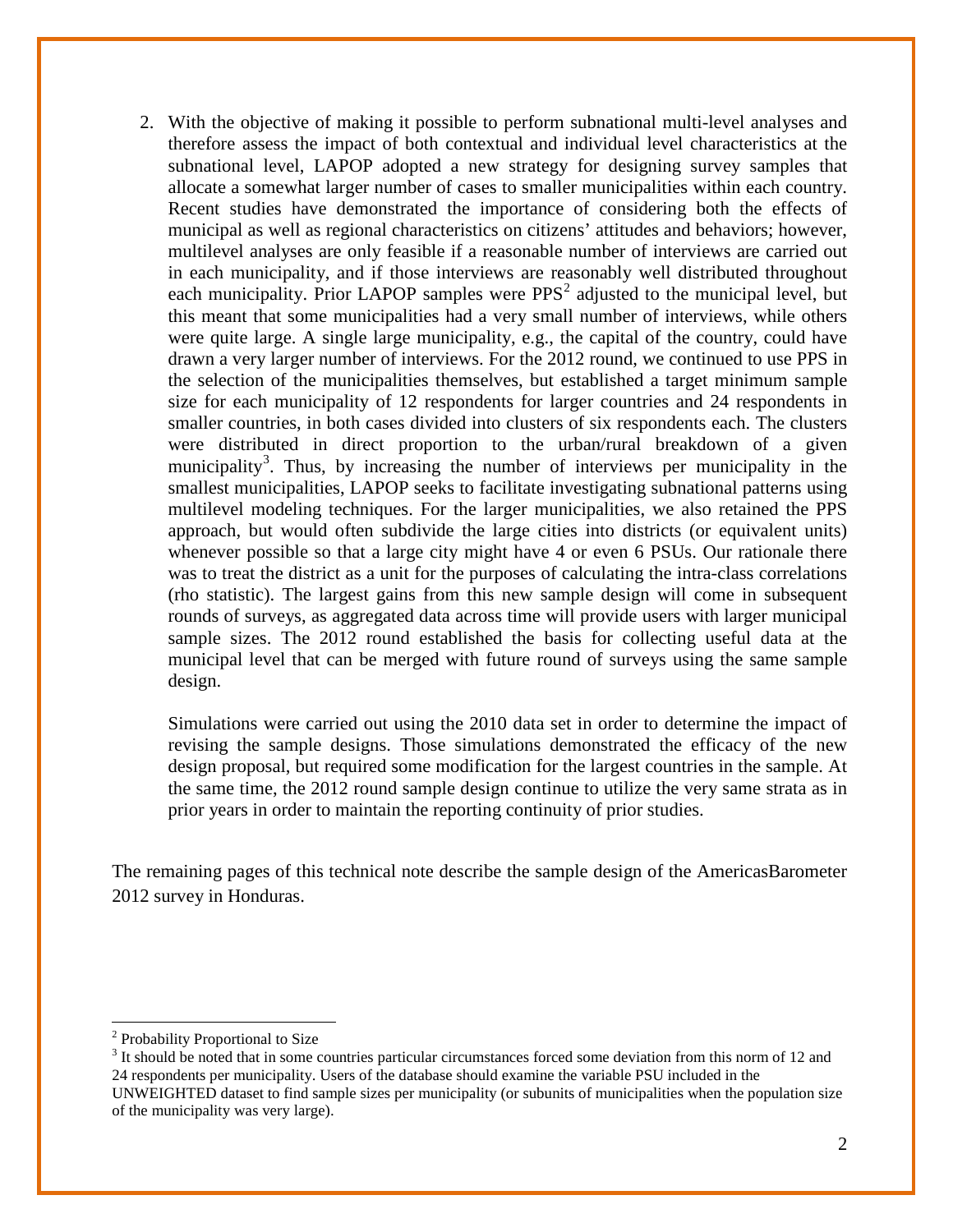## *Honduras 2012 AmericasBarometer Round*

This survey was carried out between January  $27<sup>th</sup>$  and February  $17<sup>th</sup>$  of 2012, as part of the LAPOP AmericasBarometer 2012 wave of surveys. It is a follow up of the national surveys of 2004, 2006 2008, and 2010 carried out by the Latin America Public Opinion Project (LAPOP). The 2012 survey was conducted with field work being carried out by Borges y Asociados. Funding came from the United States Agency for International Development (USAID).

The project used a national probability sample design of voting-age adults, with a total N of 1,512 people involving face-to-face interviews conducted in Spanish. The survey used a complex sample design, taking into account stratification and clustering.

The sample was developed using a multi-stage probability design and was stratified by the nine major regions of the country: North A, North B, North C, Oriental A, Oriental B, South, Central A, Central B and Occidental. Each stratum was further sub-stratified by size of municipality<sup>[4](#page-1-0)</sup> and by urban and rural areas within municipalities. Respondents were selected in clusters of 6 in urban and rural areas.

The sample consists of 68 primary sampling units and 288 final sampling units including 51 departments in Honduras. A total of 864 respondents were surveyed in urban areas and 684 in rural areas. The estimated margin of error for the survey is  $\pm 2.5$ .

Table 1 shows the unweighted sample size in each of the nine regions (strata) and by municipality size.

| <b>Strata</b>                          | <b>Unweighted Sample Size</b> |
|----------------------------------------|-------------------------------|
| Central A (Francisco Morazán)          | 192                           |
| Central B (Comayagua /La Paz)          | 132                           |
| North A (Cortés)                       | 336                           |
| North B (Yoro/Atlántida/Colón)         | 354                           |
| North C (Islas de la Bahía)            | 24                            |
| Occidental (Ocotepeque / Copán / Santa | 360                           |
| Oriental A (Olancho y El Paraíso)      | 144                           |
| Oriental B (Gracias a Dios)            | 24                            |
| Sur (Choluteca y Valle)                | 162                           |
| <b>Total</b>                           | 1,728                         |

**Table 1: Sample sizes by Strata in the 2012 AmericasBarometer Survey in Honduras**

<sup>4</sup> The new sample design included three different strata of municipalities classified according to their size. Municipalities were grouped in sizes as follow: (1) Small municipalities with less than 25,000 inhabitants, (2) Medium-sized municipalities with between 25,000 and 100,000 inhabitants, (3) Large municipalities with more than 100,000 inhabitants.